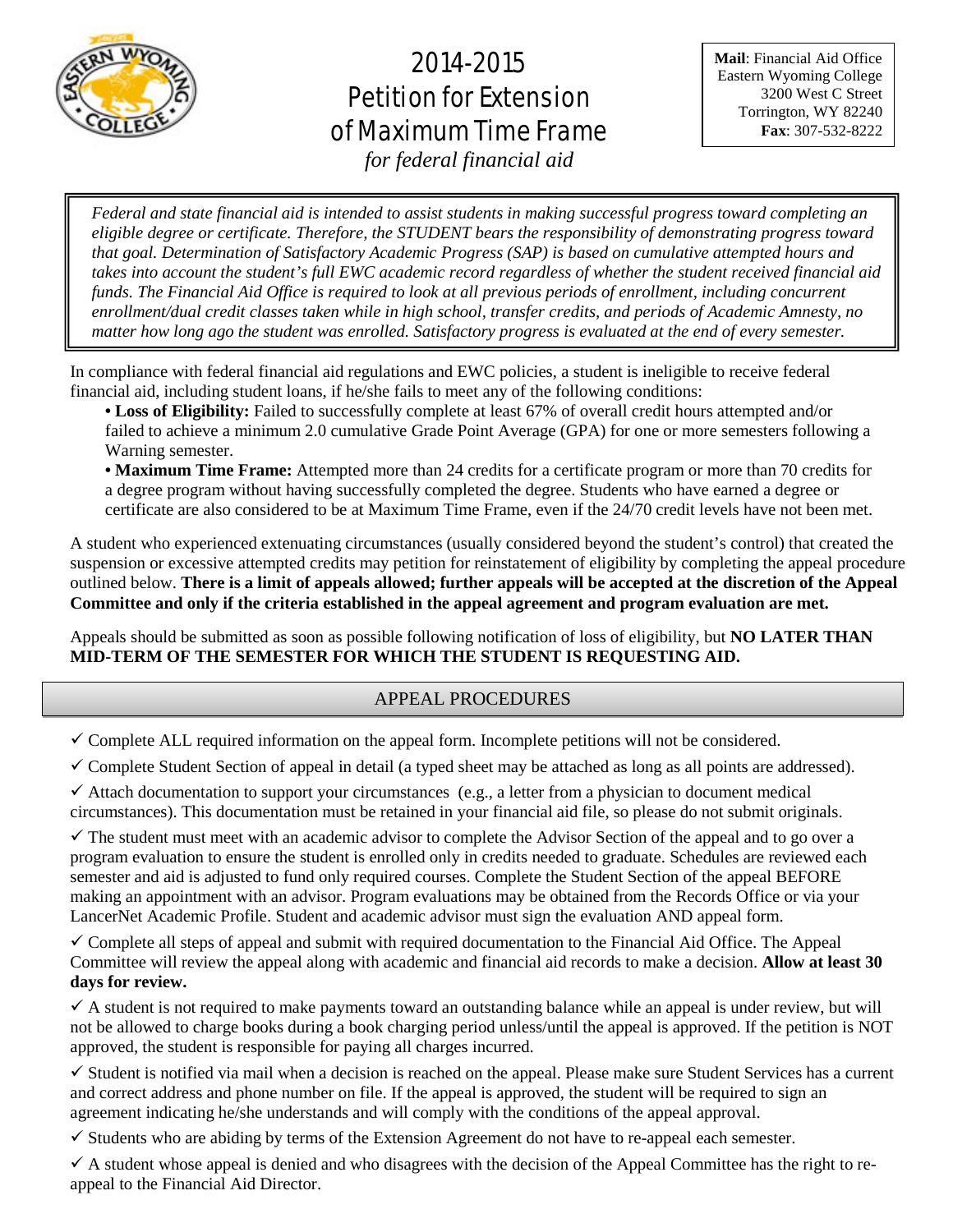### STUDENT INFORMATION

| Last Name                          | First Name                                                     | M.I.                                      | <b>EWC Student ID Number</b> |             |  |
|------------------------------------|----------------------------------------------------------------|-------------------------------------------|------------------------------|-------------|--|
| Address (include apartment number) |                                                                | Social Security Number (last four digits) |                              |             |  |
| City, ST, Zip                      |                                                                | Phone Number (include area code)          |                              |             |  |
|                                    | <b>STUDENT SECTION</b> (Complete BEFORE meeting with Advisor)  |                                           |                              |             |  |
|                                    |                                                                |                                           |                              |             |  |
|                                    | Semester for which you are requesting reinstatement:           | Fall 2014                                 | Spring 2015                  | Summer 2015 |  |
|                                    | Have you previously filed an appeal for federal financial aid? | Yes                                       | N <sub>0</sub>               |             |  |
|                                    |                                                                |                                           |                              |             |  |
|                                    | If you have attended other colleges, please list here:         |                                           |                              |             |  |

*All official transcripts must be on file and evaluated by the Records Office before appeal will be reviewed.*

\* Please provide a detailed statement explaining why you believe the Appeal Committee should grant your request for continuation of your aid. Simply stating that you need more hours to complete your degree program is not sufficient. Explain WHY you have exceeded the maximum credits allowed to complete your program and WHY you need additional hours to graduate. If you already have a degree, explain why you are returning to school. Although your reasons may be personal, the Committee requires explanation in order to make an informed decision based on the merit of your claims for appeal. Your appeal application will remain confidential. Please be specific, provide clear detail about your educational goals and attach supporting documentation if it substantiates your explanation. Include explanations for receiving deficient grades and/or reasons for a cumulative GPA below 2.0 in unsuccessfully attempted hours contributed to your exceeding the Maximum Time Frame. Also explain any circumstances that may have contributed to withdrawing from any classes. You may attach additional sheets if needed.

**\_\_\_\_\_\_\_\_\_\_\_\_\_\_\_\_\_\_\_\_\_\_\_\_\_\_\_\_\_\_\_\_\_\_\_\_\_\_\_\_\_\_\_\_\_\_\_\_\_\_\_\_\_\_\_\_\_\_\_\_\_\_\_\_\_\_\_\_\_\_\_\_\_\_\_\_\_\_\_\_\_\_\_\_\_\_\_\_\_\_\_\_\_\_\_\_\_\_\_\_\_\_\_\_\_\_\_**

\_\_\_\_\_\_\_\_\_\_\_\_\_\_\_\_\_\_\_\_\_\_\_\_\_\_\_\_\_\_\_\_\_\_\_\_\_\_\_\_\_\_\_\_\_\_\_\_\_\_\_\_\_\_\_\_\_\_\_\_\_\_\_\_\_\_\_\_\_\_\_\_\_\_\_\_\_\_\_\_\_\_\_\_\_\_\_\_\_\_\_\_\_\_\_\_\_\_\_\_\_\_\_\_\_\_\_

\_\_\_\_\_\_\_\_\_\_\_\_\_\_\_\_\_\_\_\_\_\_\_\_\_\_\_\_\_\_\_\_\_\_\_\_\_\_\_\_\_\_\_\_\_\_\_\_\_\_\_\_\_\_\_\_\_\_\_\_\_\_\_\_\_\_\_\_\_\_\_\_\_\_\_\_\_\_\_\_\_\_\_\_\_\_\_\_\_\_\_\_\_\_\_\_\_\_

**\_\_\_\_\_\_\_\_\_\_\_\_\_\_\_\_\_\_\_\_\_\_\_\_\_\_\_\_\_\_\_\_\_\_\_\_\_\_\_\_\_\_\_\_\_\_\_\_\_\_\_\_\_\_\_\_\_\_\_\_\_\_\_\_\_\_\_\_\_\_\_\_\_\_\_\_\_\_\_\_\_\_\_\_\_\_\_\_\_\_\_\_\_\_\_\_\_\_\_\_\_\_\_\_\_\_\_**

\_\_\_\_\_\_\_\_\_\_\_\_\_\_\_\_\_\_\_\_\_\_\_\_\_\_\_\_\_\_\_\_\_\_\_\_\_\_\_\_\_\_\_\_\_\_\_\_\_\_\_\_\_\_\_\_\_\_\_\_\_\_\_\_\_\_\_\_\_\_\_\_\_\_\_\_\_\_\_\_\_\_\_\_\_\_\_\_\_\_\_\_\_\_\_\_\_\_\_\_\_\_\_\_\_\_\_

\_\_\_\_\_\_\_\_\_\_\_\_\_\_\_\_\_\_\_\_\_\_\_\_\_\_\_\_\_\_\_\_\_\_\_\_\_\_\_\_\_\_\_\_\_\_\_\_\_\_\_\_\_\_\_\_\_\_\_\_\_\_\_\_\_\_\_\_\_\_\_\_\_\_\_\_\_\_\_\_\_\_\_\_\_\_\_\_\_\_\_\_\_\_\_\_\_\_

**\_\_\_\_\_\_\_\_\_\_\_\_\_\_\_\_\_\_\_\_\_\_\_\_\_\_\_\_\_\_\_\_\_\_\_\_\_\_\_\_\_\_\_\_\_\_\_\_\_\_\_\_\_\_\_\_\_\_\_\_\_\_\_\_\_\_\_\_\_\_\_\_\_\_\_\_\_\_\_\_\_\_\_\_\_\_\_\_\_\_\_\_\_\_\_\_\_\_\_\_\_\_\_\_\_\_\_**

\_\_\_\_\_\_\_\_\_\_\_\_\_\_\_\_\_\_\_\_\_\_\_\_\_\_\_\_\_\_\_\_\_\_\_\_\_\_\_\_\_\_\_\_\_\_\_\_\_\_\_\_\_\_\_\_\_\_\_\_\_\_\_\_\_\_\_\_\_\_\_\_\_\_\_\_\_\_\_\_\_\_\_\_\_\_\_\_\_\_\_\_\_\_\_\_\_\_\_\_\_\_\_\_\_\_\_

\_\_\_\_\_\_\_\_\_\_\_\_\_\_\_\_\_\_\_\_\_\_\_\_\_\_\_\_\_\_\_\_\_\_\_\_\_\_\_\_\_\_\_\_\_\_\_\_\_\_\_\_\_\_\_\_\_\_\_\_\_\_\_\_\_\_\_\_\_\_\_\_\_\_\_\_\_\_\_\_\_\_\_\_\_\_\_\_\_\_\_\_\_\_\_\_\_\_

\_\_\_\_\_\_\_\_\_\_\_\_\_\_\_\_\_\_\_\_\_\_\_\_\_\_\_\_\_\_\_\_\_\_\_\_\_\_\_\_\_\_\_\_\_\_\_\_\_\_\_\_\_\_\_\_\_\_\_\_\_\_\_\_\_\_\_\_\_\_\_\_\_\_\_\_\_\_\_\_\_\_\_\_\_\_\_\_\_\_\_\_\_\_\_\_\_\_\_\_\_\_\_\_\_\_\_